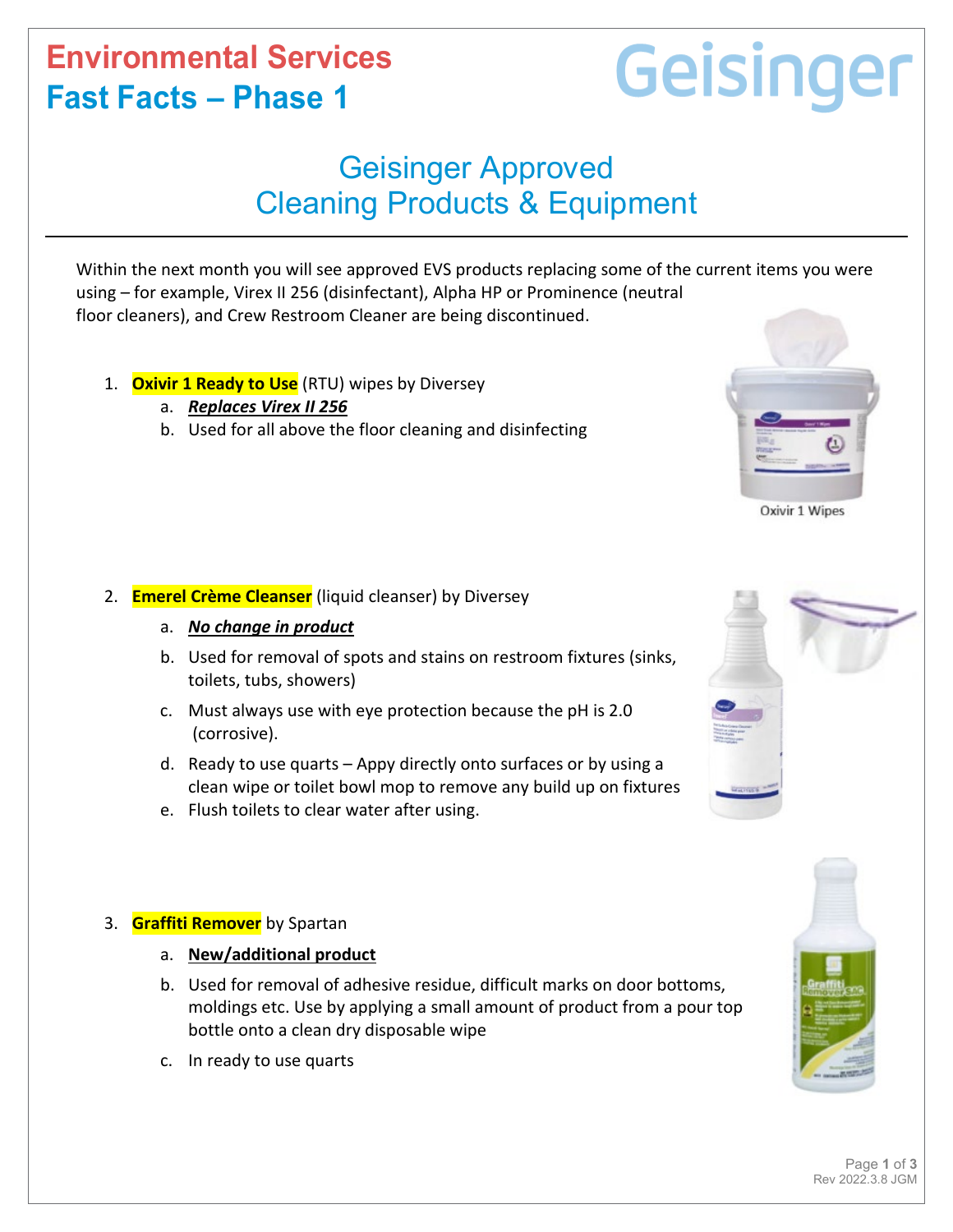#### 4. **Glance** by Diversey

- a. *No change in product*
- b. Used for cleaning glass and mirrors.
- c. Concentrate is used to prepare solution with cold water though a Diversey dispensing unit into a Glance screen printed pour bottle and applied to surfaces with a clean wipe









Concentrate Wall Dispensing Unit Handheld Dispensing Unit



Screen Printed Bottle

- 5. **Stingray** Interior Window Cleaning Device
	- a. **New/additional equipment** for windows above normal reach
	- b. Disposable pad and window cleaning product used to reach high window interiors without using a step stool or ladder







Stingray Kit **Glass Cleaning Liquid** Disposable Pads & Adapter

#### 6. **General Purpose Spotter** by Diversey

- a. Used for carpet spotter in ready to use quarts
- b. Use by applying a small amount of product from a pour top bottle onto a clean, dry disposable wipe- this is a new addition.



Page **2** of **3** Rev 2022.3.8 JGM